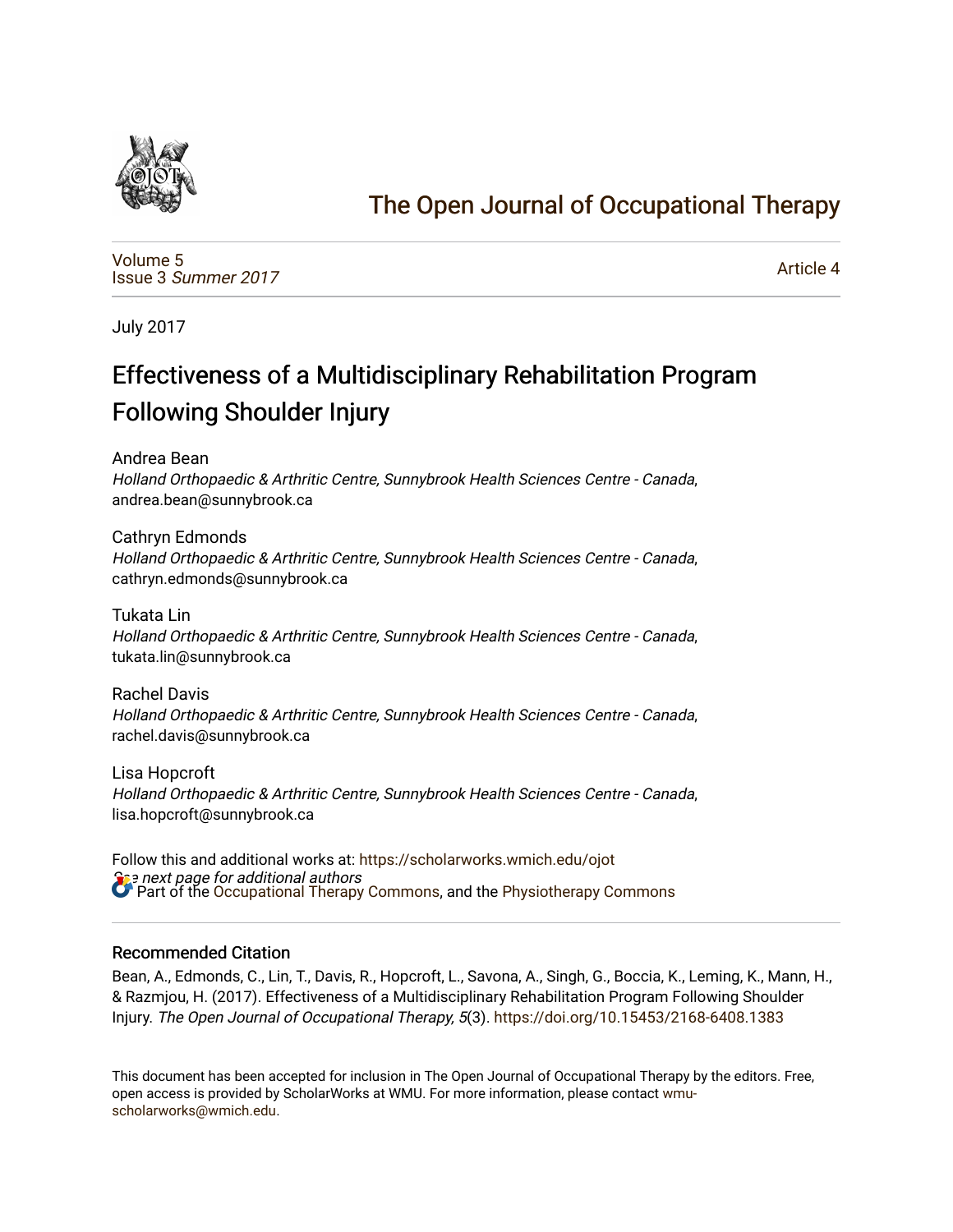# Effectiveness of a Multidisciplinary Rehabilitation Program Following Shoulder Injury

# **Abstract**

Background: Shoulder injuries in working age adults result in a major cost to the health care system. The purpose of this study was to examine the effectiveness of a new multidisciplinary rehabilitation program and to explore factors that affected a successful return to work (RTW) in injured workers with shoulder problems who received this program.

Methods: This was a prospective longitudinal study. The patient-oriented outcome measures were the Numeric Pain Rating Scale (NPRS) and the Disabilities of the Arm, Shoulder, and Hand (DASH). Range of motion (ROM) in flexion, abduction, and external rotation and strength in lifting and push/pull were documented. All outcomes were measured before and at the completion of the program.

Results: Data of 68 patients were used for analysis. All outcomes showed a statistically significant improvement over time.

Conclusions: Multidisciplinary rehabilitation programs help to improve pain, disability, ROM, strength, and facilitate RTW. Higher stress and a fast-paced work environment increased the risk of not progressing in work status.

## Comments

The authors have nothing to disclose.

## Keywords

Shoulder, Worker's Compensation, Interdisciplinary Rehabilitation

## Cover Page Footnote

The authors wish to thank Marni Wilson for her contribution to this study.

## Complete Author List

Andrea Bean, Cathryn Edmonds, Tukata Lin, Rachel Davis, Lisa Hopcroft, Alicia Savona, Gargi Singh, Kristina Boccia, Kyle Leming, Helen Mann, and Helen Razmjou

# Credentials Display

Andrea Bean, B.Sc., B.Sc.PT; Cathryn Edmonds, PGDip OT(LHMC), MSc OT; Tukata Lin, MSc OT; Rachel Davis, MClSc OT; Lisa Hopcroft, BSc, PT; Alicia Savona, BScPT; Gargi Singh BScPT; Kristina Boccia, BSc,PT; Kyle Leming, MSc. OT; Helen Mann BScPT, BHSc; Helen Razmjou, PT, PhD

Copyright transfer agreements are not obtained by The Open Journal of Occupational Therapy (OJOT). Reprint permission for this Applied Research should be obtained from the corresponding author(s). Click [here](https://scholarworks.wmich.edu/ojot/policies.html#rights) to view our open access statement regarding user rights and distribution of this Applied Research. DOI: 10.15453/2168-6408.1383

This applied research is available in The Open Journal of Occupational Therapy: [https://scholarworks.wmich.edu/](https://scholarworks.wmich.edu/ojot/vol5/iss3/4) [ojot/vol5/iss3/4](https://scholarworks.wmich.edu/ojot/vol5/iss3/4)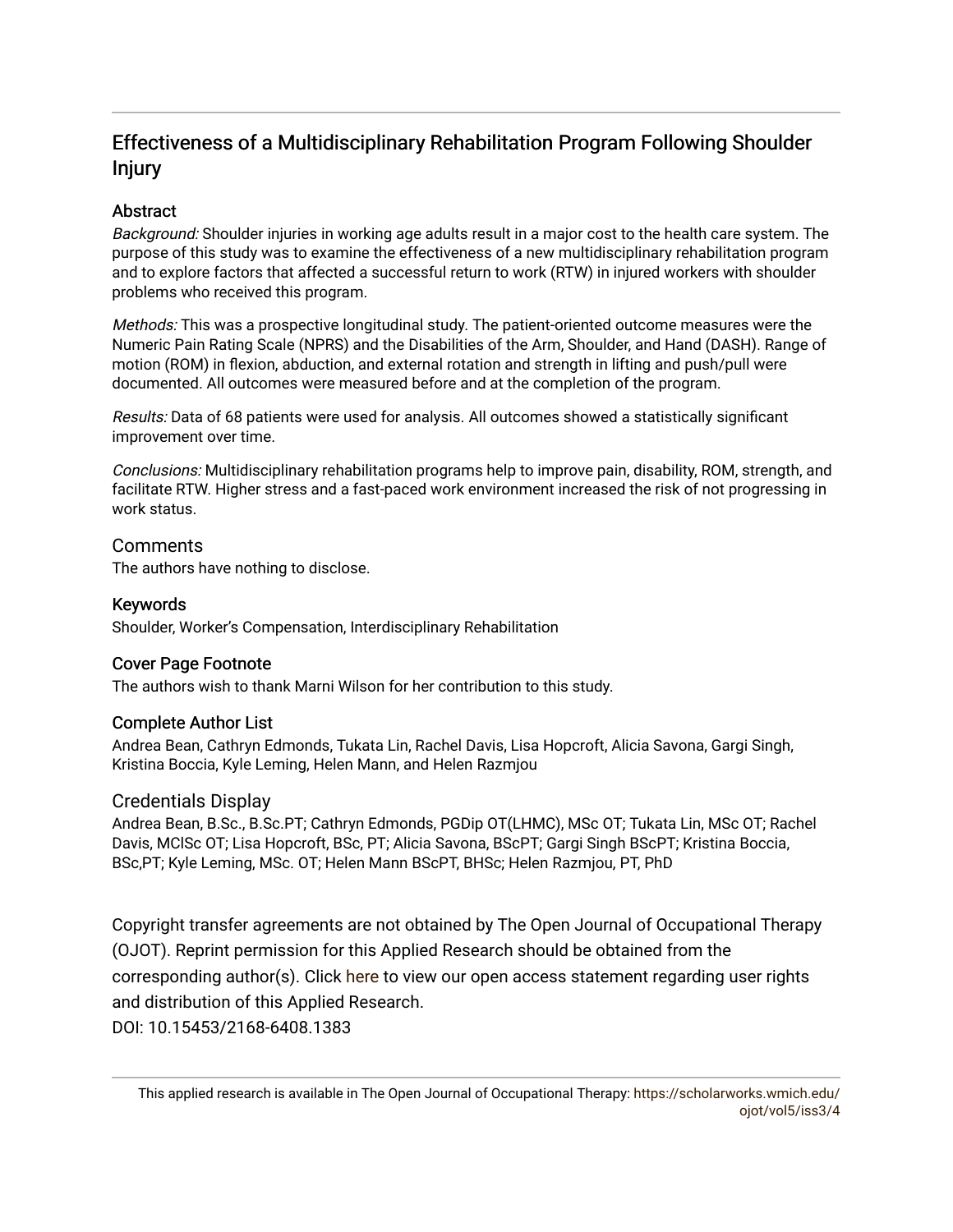The importance of timely assessment and an active rehabilitation program following workrelated injuries cannot be overemphasized. Since being absent from work for long periods of time is associated with more chronic disability (Hogg-Johnson & Cole, 2003; Kuijpers et al., 2006; Loisel et al., 2002; Luime et al., 2004), the Provincial Workers' Compensation Boards, including the Workplace Safety and Insurance Board (WSIB) in Ontario, have implemented certain strategic plans to improve accessibility, quality of care, and successful return to work (RTW). One of these strategies is to facilitate multidisciplinary rehabilitation programs in publicly funded facilities. These programs involve a multidisciplinary evaluation and treatment program using the skills of orthopedic surgeons, physical therapists, and occupational therapists. Patients are involved in decision making about their management throughout the treatment process.

The literature on multidisciplinary rehabilitation programs for general musculoskeletal conditions shows significant success in getting compensation claimants back to work (Lemstra & Olszynski, 2004; Taylor, Simpson, Gow, & McNaughton, 2001). In addition to improving physical function, pain, and the ability to return to work (Fritz, Cleland, & Brennan, 2007; Janak et al., 2017; Ostelo et al., 2005), multidisciplinary programs reportedly assist with reducing emotional distress (Gagnon, Stanos, van der Ende, Rader, & Harden, 2013). There is information on overall recovery following shoulder surgery in injured workers (Cuff & Pupello, 2012; Henn, Kang, Tashjian, & Green, 2008; Holtby & Razmjou, 2010). However, the Published by ScholarWorks at WMU, 2017

literature on the impact of multidisciplinary rehabilitation programs on improving disability in injured workers with shoulder problems is limited.

 The purpose of this study was to (a) examine the impact of a multidisciplinary rehabilitation program on pain, disability, range of motion (ROM), strength, and work status following a workrelated shoulder injury and (b) explore the role of demographic (age, sex, symptom duration, marital status, level of education, dominate hand involvement, etc.) and patient characteristics (pretreatment level of pain and disability and psychosocial work-related factors) on a successful RTW.

#### **Methods**

#### **Patient Population**

 This was a prospective longitudinal study of injured workers who received a comprehensive multidisciplinary rehabilitation program funded by the Ontario WSIB. The inclusion criteria for the study was (a) an active work-related shoulder injury, (b) referral from an orthopedic surgeon at a shoulder and elbow specialty clinic, (c) aged  $\geq 18$ years, and (d) the ability to read and write English. Patients with referred cervical spine pain and other coexisting peripheral joint involvement were excluded. Approval for use of human subjects was obtained from the Research Ethics Board of the Sunnybrook Health Sciences Centre.

## **Outcome Measures**

The outcome measures used to document patient pain and disability prior to and after treatment were the Numeric Pain Rating Scale (NPRS); the Disabilities of the Arm, Shoulder, and Hand (DASH) (Beaton et al., 2001); active range of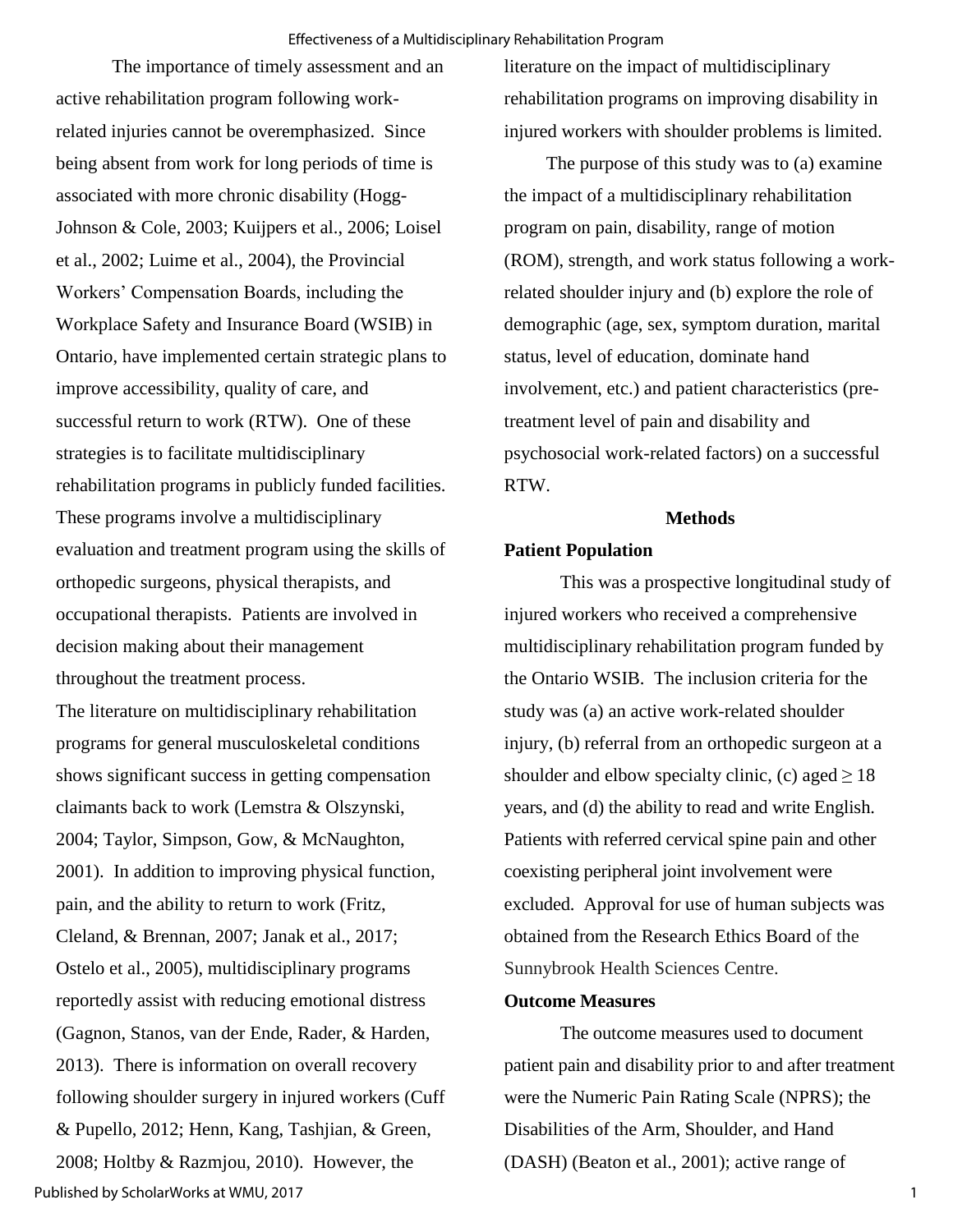motion (ROM); and strength and work status. To express the amount of clinically important change made by the patients, we calculated the minimal clinically important difference (MCID) of the selfreport outcome measures. The MCID, the smallest change in the treatment outcome that patients would identify as important, was calculated. A MCID of 1.1 is recommended for the NPRS (Mintken, Glynn, & Cleland, 2009). The MCID of 10 is suggested for the DASH (Sorensen, Howard, Tan, Ketchersid, & Calfee, 2013). The NPRS is reported to be valid and reliable for clinical practice (Ferreira-Valente, Pais-Ribeiro, & Jensen, 2011; Williamson & Hoggart, 2005), and the DASH has shown reliability and validity in patients with shoulder problems (Roy, MacDermid, & Woodhouse, 2009; Staples, Forbes, Green, & Buchbinder, 2010). All outcome measures were collected prior to treatment, during treatment, and at the time of discharge from the rehabilitation program. Agreement with overall satisfaction with quality of care was rated on a 5 point Likert scale as *strongly agree*, *agree*, *neutral*, *disagree*, and *strongly disagree*.

# **Demographics and Clinical Data**

The demographic information, such as age, sex, marital status, dependent children/parents, level of education, affected side, injury on the dominant side, symptom duration (date of injury to initial date of visit), type of occupation, and length and type of treatment was documented. Clinical examination included active ROM in flexion, abduction and external rotation, general observation, chief complaints, working diagnosis, strength testing in lifting, and pushing and pulling. Clinical outcomes

discharge assessment sessions. For this study, only initial and final evaluations were analyzed.

#### **Rehabilitation Components**

The multidisciplinary team included an orthopedic surgeon, an occupational therapist (OT), and a physical therapist (PT). The referral was received from the orthopedic surgeon who had seen the patient in a shoulder and elbow specialty clinic. The patients were then seen in the treatment arm of the program where the discipline's team members (PT and OT) performed their individual consultations. The patients were seen 3 times per week and spent 45 min with the PT and 45 min with the OT. The patients completed a disability outcome measure and a pain scale prior to initiation of treatment and at the final visit. The patients were asked to formulate their goals to identify individual issues and deficits. The goals had to be specific, measurable, attainable, realistic, and timely (SMART). All of the patients were educated on their diagnosis, treatment, and prognosis. The team members met regularly to discuss new findings and future directions for the patients' care. The patients were encouraged to participate in clinical decisionmaking throughout the treatment program.

# **Physical Therapy**

The physical therapy component involved general observation of the posture and presence of muscle wasting. The PT examined active ROM in flexion, abduction, and external rotation with a goniometer prior to the initial treatment and at the final visit. The treatment included modalities to improve pain, general conditioning for strength and endurance, manual therapy, and stretching.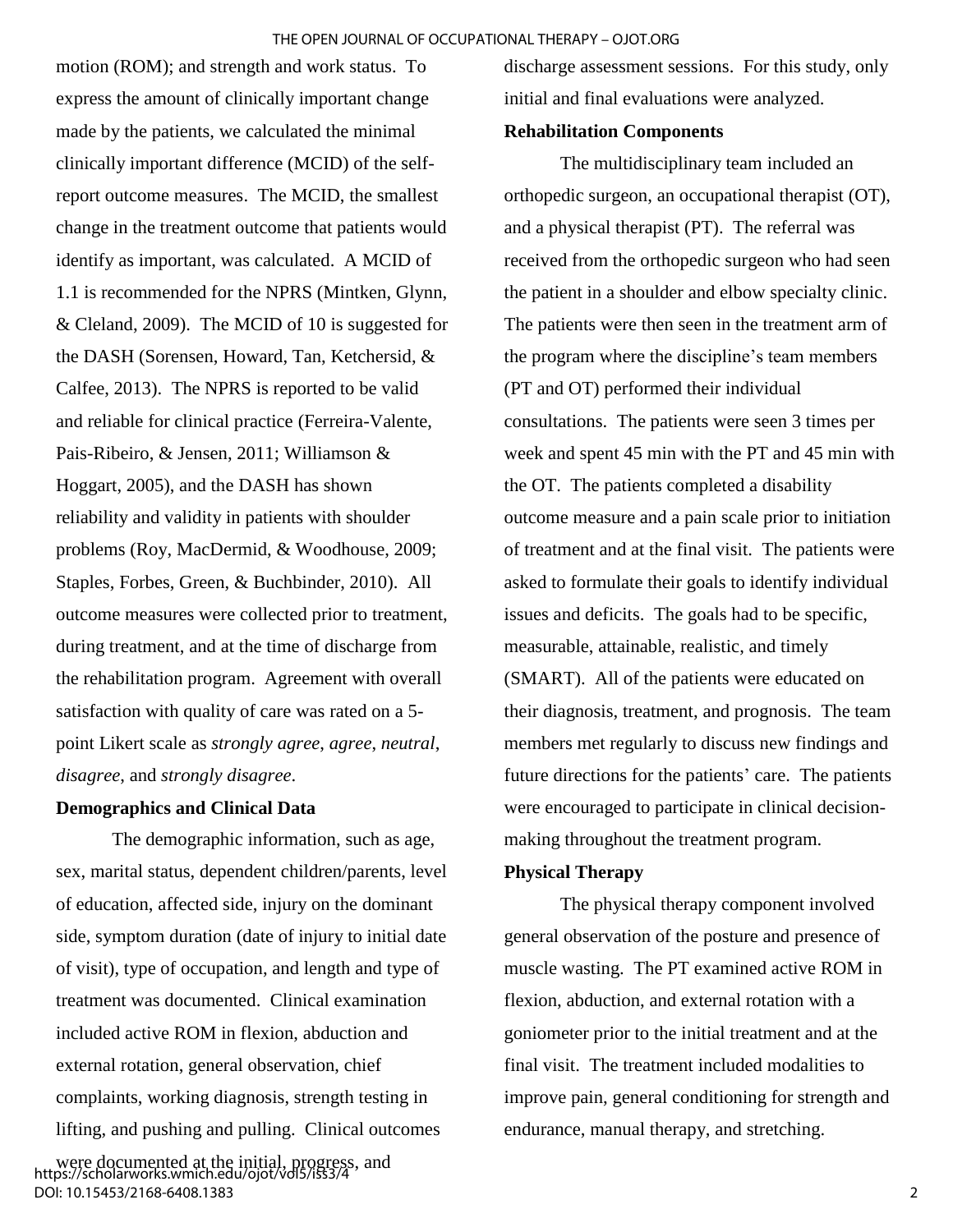#### **Occupational Therapy**

The occupational therapy component involved measurement of the patients' current physical abilities. Strength testing was performed at the initial, progress, and final visits using a digital force Chatillon gage to measure kilograms of force and involved lifting (low lift and high lift based on baseline range, tolerance to activity, and compensatory movements identified), carrying (bilateral and unilateral carrying), pushing/pulling (upper extremity push/pull and whole body push/pull), and reaching (waist level reaching and vertical reach [height dependent on baseline ROM and functional capacity]). Lifting/carrying baseline was established through maximum effort observed (e.g., increased respiratory rate, use of accessory muscles) and ensuring compensatory movements were not masking the findings.

In addition, the initial assessment included an informal scan of sensory and cognitive issues. These abilities were then correlated with their physical job demands. A treatment program was developed that included simulated functional activities (replicating movements/tasks required for return to regular duties, practice and progress moving, handling skills/tolerances, construction workers [progressing heavy heights, sustained movements, ladder work]) related to work, home, and leisure to increase strength, endurance, and overall function. The barriers to progress were discussed with the patients throughout the rehabilitation process. The patients were educated on the difference between hurt and harm, good body postures, and proper lifting techniques. The patients were encouraged to return to modified or Published by ScholarWorks at WMU, 2017

regular duties as their medical restrictions were reduced, lifted, or they met their full or partial job requirements as their work tolerances improved.

## **Work-Related Psychological Factors**

Information on psychosocial factors was collected using a questionnaire that was developed by Nahit et al. (2003) based on Karasek's demand– support–control model (1979). The participants were asked about seven aspects of their job demands on a Likert scale: The amount of job support (from colleagues and supervisors), level of monotony, work pace, level of stress and worry, autonomy (ability to make own decisions), having the opportunity to learn new things, and the overall job satisfaction. The work-related psychological questionnaire score has been shown to be associated with prevalent musculoskeletal pain (Andersen, Fallentin, Thorsen, & Holtermann, 2016; Nahit et al., 2003; Neupane, Pensola, Haukka, Ojajärvi, & Leino-Arjas, 2016; Pieper, LaCroix, & Karasek, 1989). The predictive validity of the questionnaire has been established in patients with shoulder, forearm, knee, and low back pain (Ghaffari et al., 2008; Harkness, Macfarlane, Nahit, Silman, & McBeth, 2004; Jones et al., 2007; Leino & Hanninen, 1995; Macfarlane, Hunt, & Silman, 2000; Papageorgiou et al., 1997).

#### **Statistical Analysis**

To identify predictors of successful RTW using multiple regressions and the rule of thumb of 10 observations for each parameter in the model (one df for continuous data and one df-1 for each category of categorical data), a minimum of 60 patients with complete data were required to examine up to six covariates together.

3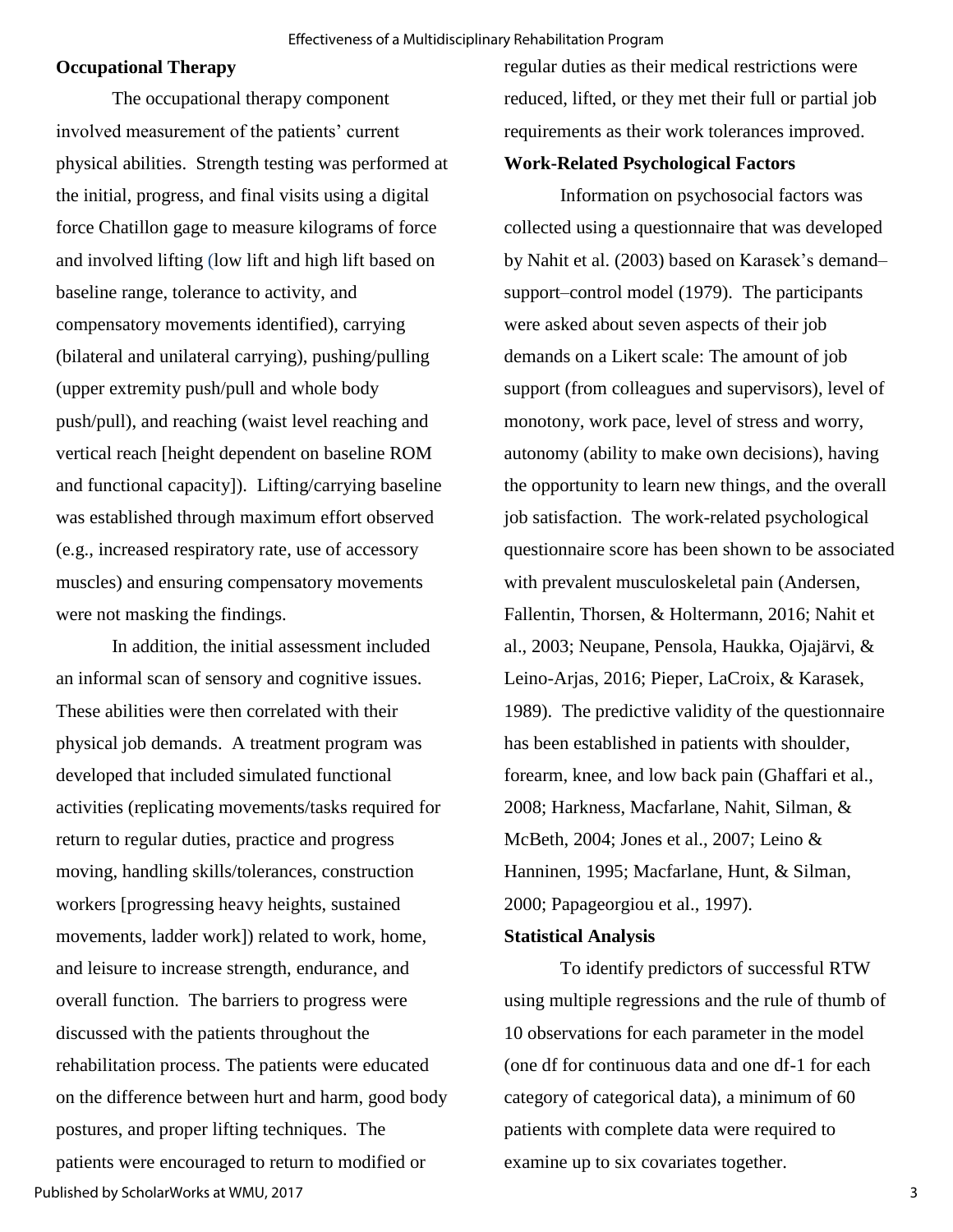Descriptive statistics were calculated for all variables. Change over time was documented in the DASH, the NPRS, ROM, and strength scores by paired student's *t*-tests and in work status by chisquare statistics as appropriate. The number of patients who exceeded the MCID of 10 points for the DASH (Sorensen et al., 2013), 1.1 for the NPRS (Mintken et al., 2009), and satisfaction with treatment were reported on descriptive bases.

The dependent variable was the success in RTW and included three categories: (a) improved those who progressed from not working prior to treatment to working part time or full time at the time of discharge, and from working part time to working full time; (b) no change in work status; and (c) worsened—patients whose work status changed from working to not working or working full time to working part time. The predictors of successful RTW were age (in years), sex (women vs. men), injury of dominant side (yes vs. no), job demands reflected by the type of occupation in six categories (construction, manufacturing, hospitality,

transportation, health care, and retail), pre-treatment work status (unable to work vs. part time vs. full time), and work-related psychosocial factors (seven categories).

The value of predictor factors on successful RTW (dependent variable) was examined through univariable and multivariable logistic regressions. Only variables that were significant at  $p < 0.05$  in the univariable analyses were entered into the multivariable logistic regression. As noted, the sample size was sufficient for six simultaneous parameters in the multivariable logistic regression.

#### **Results**

Seventy patients were approached to participate in the study; two patients did not complete their follow-up visits. The final cohort included 68 patients (16 women and 52 men, mean age  $= 51$ ,  $SD = 10$ ); 54 of those patients had rehabilitation following a shoulder-related surgery with 14 undergoing conservative treatment. The demographic characteristics of the patients are shown in Table 1.

## **Table 1**

*Characteristics of the Sample*  $(N = 68)$ 

| <b>Variable</b>                                                                    |                                        | $N$ (%) or Mean (SD) |
|------------------------------------------------------------------------------------|----------------------------------------|----------------------|
| <b>Sex</b>                                                                         | Women                                  | 16(24%)              |
|                                                                                    | Men                                    | 52 (76%)             |
| Age (Mean, SD)                                                                     |                                        | 51(10)               |
|                                                                                    |                                        | Range 24-68          |
| <b>Marital Status</b>                                                              | Never married                          | $7(10\%)$            |
|                                                                                    | Common law/Married                     | 46 (68%)             |
|                                                                                    | Separated                              | 2(3%)                |
|                                                                                    | Divorced/Widowed                       | 13 (19%)             |
| <b>Dependent children/parents</b>                                                  | <b>Yes</b>                             | 38 (56%)             |
|                                                                                    | No.                                    | 30(44%)              |
| <b>Education</b>                                                                   | Grade 8-11                             | 9(13%)               |
|                                                                                    | High school degree                     | 24 (35%)             |
|                                                                                    | One or two years of college, no degree | 5(7%)                |
|                                                                                    | College degree                         | 20 (29%)             |
|                                                                                    | Bachelor's degree                      | 9(13%)               |
| . Master's degree<br>- ht <del>tps://scholarworks.wmich.edu/ojot/vol5/iss3/4</del> |                                        | $1(2\%)$             |

#### DOI: 10.15453/2168-6408.1383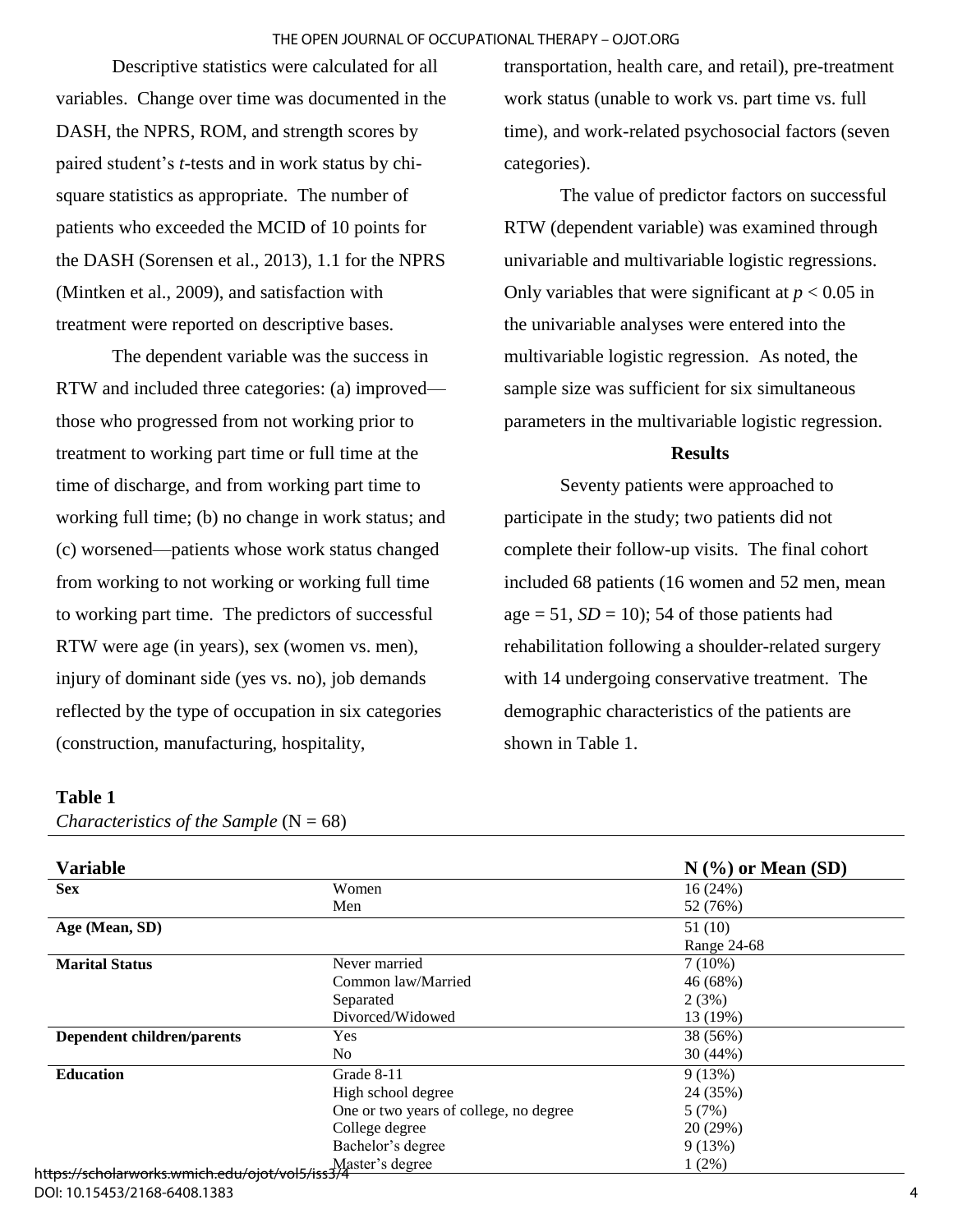|  |  | Effectiveness of a Multidisciplinary Rehabilitation Program |  |
|--|--|-------------------------------------------------------------|--|
|  |  |                                                             |  |

| Type of industry                     | Construction                                     | 13 (19%)                       |
|--------------------------------------|--------------------------------------------------|--------------------------------|
|                                      | Manufacturing                                    | 11 (16%)                       |
|                                      | Hospitality                                      | 9(13%)                         |
|                                      | Transportation                                   | 11(16%)                        |
|                                      | Health care                                      | 6(8%)                          |
|                                      | Retail                                           | 6(8%)                          |
|                                      | Other                                            | $12(16\%)$                     |
| <b>Affected side</b>                 | Left                                             | 21 (31%)                       |
|                                      | Right                                            | 47 (69%)                       |
| Dominate side involvement            | Yes                                              |                                |
|                                      | No                                               | 49 (72%)                       |
|                                      |                                                  | 19 (28%)                       |
| <b>Symptom duration (months)</b>     | Date of injury to date initial visit             | 16 (23), 15 days to 174 months |
| <b>Treatment time frame</b>          | 6-8 weeks                                        | 22 (32%)                       |
|                                      | 8-10 weeks                                       | 5(8%)                          |
|                                      | $>12$ weeks                                      | 41 (60%)                       |
| <b>Type of treatment</b>             | <b>Conservative (14)</b>                         |                                |
|                                      | Full rotator cuff tear (massive, irreparable)    | 2(14%)                         |
|                                      | Full rotator cuff tear (refused to have surgery) | 1(7%)                          |
|                                      | Partial rotator cuff tear                        | 4 (29%)                        |
|                                      | Impingement/tendonitis                           | $7(50\%)$                      |
|                                      | Surgical (54)*                                   |                                |
|                                      | Rotator cuff decompression                       | 26 (48%)                       |
|                                      | Rotator cuff repair                              | 36 (67%)                       |
|                                      | Rotator cuff repair and decompression            | 16 (30%)                       |
|                                      | Stabilization of glenohumeral joint              | 3(5%)                          |
| Work-related psychosocial factors (N | <b>Support from colleagues</b>                   |                                |
| $= 66$                               | Satisfied                                        | 41                             |
|                                      | Neither                                          | 17                             |
|                                      | Dissatisfied                                     | 8                              |
|                                      | Work pace being hectic                           |                                |
|                                      | Never/Occasionally                               | 13                             |
|                                      | Half the time                                    | 16                             |
|                                      | Always/most of the time                          | 37                             |
|                                      | <b>Stressful work</b>                            |                                |
|                                      | Never/Occasionally                               | 14                             |
|                                      | Half the time                                    | 20                             |
|                                      | Always/most of the time                          | 32                             |
|                                      | Work autonomy (able to decide)                   |                                |
|                                      | Often/very often                                 | 28                             |
|                                      | Sometimes                                        | 26                             |
|                                      | Seldom/very seldom                               | 12                             |
|                                      | Learn new things                                 |                                |
|                                      | Often/very often                                 | 26                             |
|                                      | Sometimes                                        | 16                             |
|                                      | Seldom/very seldom                               | 24                             |
|                                      | Overall satisfaction with job                    |                                |
|                                      |                                                  |                                |
|                                      | Satisfied                                        | 42                             |
|                                      | Neither satisfied nor dissatisfied               | 18                             |
|                                      | Dissatisfied                                     | 3                              |

*Note*: \*Some surgical categories overlapped.

# **Change Over Time**

Table 2 demonstrates change in outcome measures and work status. There was a statistically significant improvement in the DASH, the NPRS,

active ROM, lifting, and push/pull abilities over the period of treatment  $(p < 0.0001)$ . The number of patients who returned to full-time work after treatment improved from 18 (26%) to 40 (59%).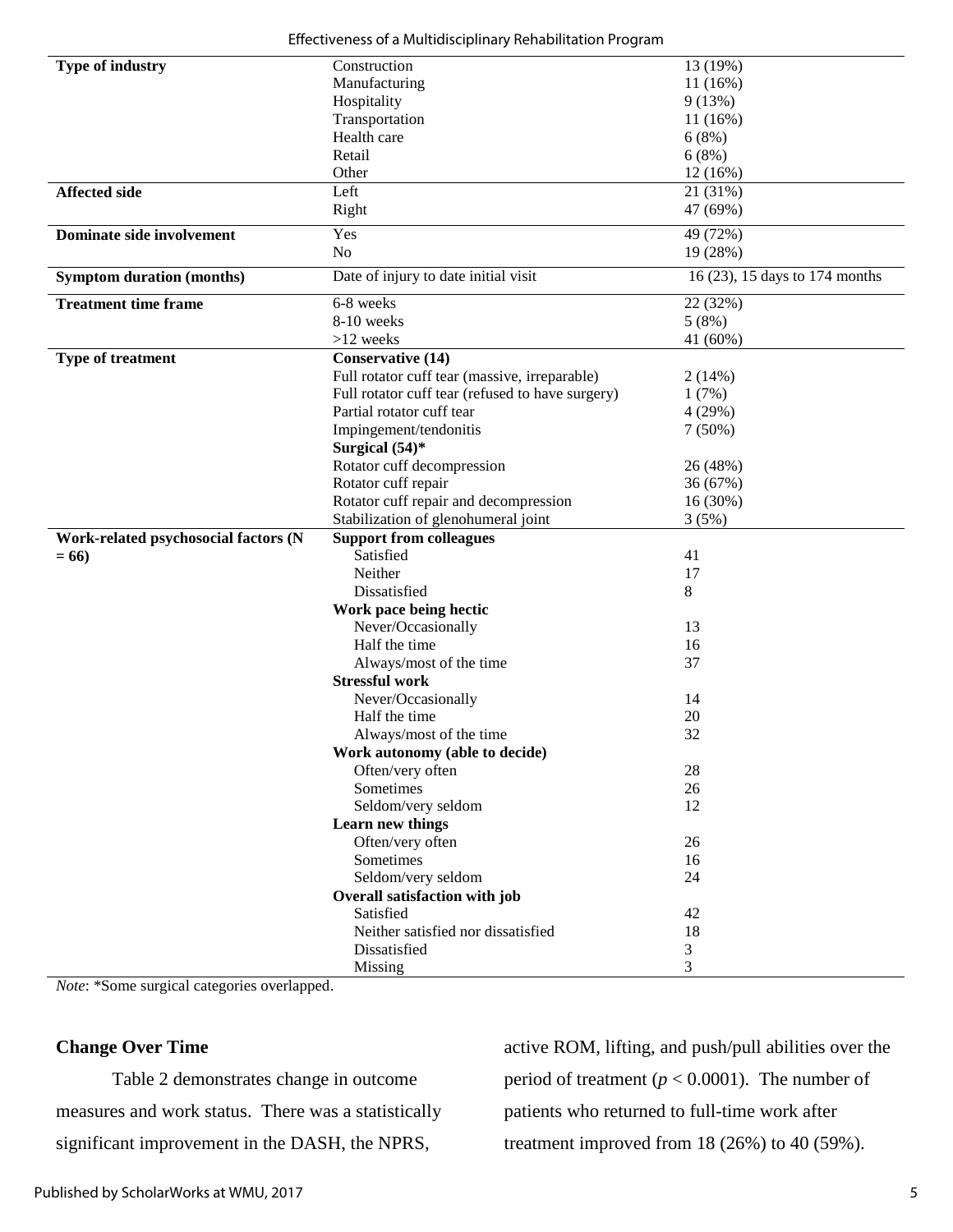#### THE OPEN JOURNAL OF OCCUPATIONAL THERAPY – OJOT.ORG

The number of patients who were not working prior to treatment decreased from 34 (50%) to 15 (22%)  $(p < 0.0001)$ .

### **Predictors of Successful RTW**

The dependent variable (successful RTW) included 29 patients in the improved work status category, 37 in the no change category, and one patient in the worse category (see Table 2). The patient in the worse category and one patient who retired at the time of final assessment were excluded

## **Table 2**

*Change in Outcomes over Time* 

from further analysis to avoid having a small cell number that affects the accuracy of logistic regression. The patient who was in the worse category was a 28-year-old woman with calcified rotator cuff tendinopathy whose contract was finished with the employer at the time of final assessment and who did not have a job to which to return. Therefore, the dependent variable was a binominal variable of improved and no change in work status.

| <b>Variables</b>                | <b>Pre-treatment</b> | <b>Post-treatment</b> | <b>Statistics for change</b> |
|---------------------------------|----------------------|-----------------------|------------------------------|
| Mean, (SD), or $N(\%)$          |                      |                       |                              |
| <b>DASH</b> (1-100)             | 47(18)               | 29(18)                | 9.73, p < 0.0001             |
| Exceeded MCID (Yes/No)          |                      | 49(72%)/19(28%)       |                              |
| <b>NPRS</b> (1-10)              | 5(2)                 | 3(2)                  | 7.03, p < 0.0001             |
| Exceeded MCID (Yes/No)          |                      | 37(54%)/31(46%)       |                              |
| <b>Range of motion</b>          |                      |                       |                              |
| Flexion                         | 133(31)              | 155(19)               | 6.95, $p < 0.0001$           |
| Abduction                       | 123 (39)             | 155(26)               | 7.60, $p < 0.0001$           |
| <b>External Rotation</b>        | 52(17)               | 63(15)                | 5.59, $p < 0.0001$           |
| Lifting (floor to waist in Kg)  | 12(4)                | 18(7)                 | 10.35, $p < 0.0001$          |
| Push/pull(bilateral, in Kg)     | 10(5)                | 15(7)                 | 8.63, p < 0.0001             |
| <b>Work status</b>              |                      |                       |                              |
| Full time                       | 18                   | 40                    |                              |
| Regular duties                  | 3                    | 11                    |                              |
| Modified duties                 | 15                   | 29                    |                              |
| Part time                       | 15                   | 11                    |                              |
| Regular duties                  | 1                    | 1                     |                              |
| Modified                        | 14                   | 10                    |                              |
| Off work                        | 35                   | 16                    |                              |
| Medically restricted            | 17                   | $\mathfrak{2}$        | FET < $0.0001, p < 0001$     |
| Other medical conditions        | 1                    | $\overline{2}$        |                              |
| Unsuitable tasks                | 15                   | 5                     |                              |
| Unavailable work                | $\overline{2}$       | 3                     |                              |
| Other                           | $\mathbf{0}$         | $\overline{4}$        |                              |
| Retired                         | $\overline{0}$       | 1                     |                              |
| Change in work status           |                      |                       |                              |
| Improved                        |                      | 29                    |                              |
| No change                       |                      | 36                    |                              |
| Worse                           |                      | $\mathbf{1}$          |                              |
| <b>Satisfied with treatment</b> |                      |                       |                              |
| Strongly agree                  |                      | 62                    |                              |
| Agree                           |                      | $\overline{2}$        |                              |
| Neutral                         |                      | $\boldsymbol{0}$      |                              |
| Disagree                        |                      | $\boldsymbol{0}$      |                              |
| Strongly disagree               |                      | $\boldsymbol{0}$      |                              |
| Missing                         |                      | $\overline{2}$        |                              |

*Note*: DASH: The Disabilities of the Arm, Shoulder and Hand; NPRS: The Numeric Pain Rating Scale.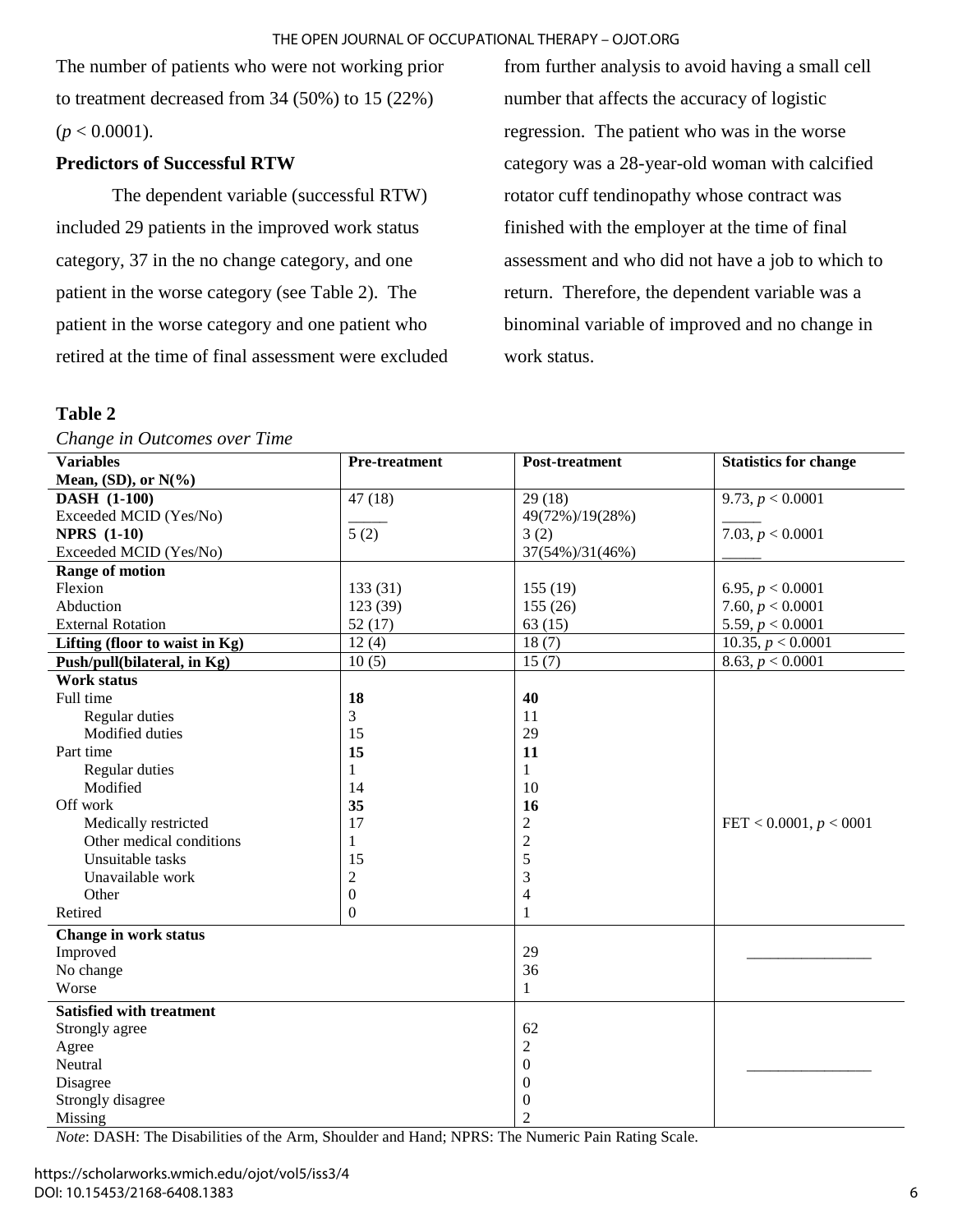Table 3 shows the results of univariable analysis. Age, sex, pre-treatment disability and pain, injury on the dominant side, pre-treatment work status, symptom duration, level of education, marital status, or length of treatment did not affect a successful RTW, indicating that the demographics did not play an important role in progressing work

#### **Table 3**

*Results of Univariable Logistic Regressions (Dependent Variable: Improved, No Change in Work Status)* 

| <b>Predictor variables</b>        | Wald $X^2$ | P value |
|-----------------------------------|------------|---------|
| Age                               | 0.51       | 0.48    |
| <b>Sex</b>                        | 0.60       | 0.44    |
| Dominate side involvement         | 0.001      | 0.99    |
| <b>Symptom duration</b>           | 0.001      | 0.98    |
| <b>Marital status</b>             | 2.28       | 0.32    |
| <b>Level of education</b>         | 3.97       | 0.14    |
| <b>Length of treatment</b>        | 4.66       | 0.10    |
| Surgical vs. non-surgical         | 4.75       | 0.03    |
| <b>Pre-op work status</b>         | 0.43       | 0.80    |
| <b>Type of industry</b>           | 1.75       | 0.88    |
| Initial pain score                | 0.07       | 0.78    |
| <b>Initial DASH score</b>         | 0.93       | 0.34    |
| Work-related psychosocial factors |            |         |
| Support from colleagues           | 1.98       | 0.37    |
| Monotonous work                   | 3.95       | 0.14    |
| Work pace                         | 7.08       | 0.03    |
| Work stress                       | 4.54       | 0.03    |
| Work autonomy                     | 4.06       | 0.13    |
| Learn new things                  | 3.24       | 0.19    |
| Overall satisfaction with job     | 2.03       | 0.36    |

*Note*: DASH: The Disabilities of the Arm, Shoulder and Hand; NPRS: The Numeric Pain Rating Scale.

The patients who had treatment following surgery were more likely to be in the improved work status category than the nonsurgical patients who received conservative treatment following their injury (surgical: 27/29, 93% vs. non-surgical: 2/29, 7%,  $p = 0.03$ ). The extent of pathology in the surgical and conservative groups did not affect a successful RTW among surgical patients—those who had a rotator cuff repair were as successful as patients who underwent a more minor surgery, such

status. Although work status was affected by type of industry before and after surgery with higher job demand being associated with a higher number of patients being absent from work both prior to treatment ( $p = 0.0001$ ) and after treatment ( $p <$ 0.0001), type of industry was not associated with a successful RTW  $(p = 0.74)$ .

as rotator cuff decompression. Similar types of pathology (partial or full tear vs. tendonitis or bursitis) did not affect a successful RTW in the nonsurgical group.

Successful RTW showed a statistically significant relationship with the level of stress at work ( $X^2 = 4.23$ ,  $p = 0.04$ ) and work pace ( $X^2 = 1$ 5.07,  $p = 0.02$ ), indicating that those who suffered from more stress and a faster pace at work were less likely to progress in their work status. The multivariable logistic regression that included all three significant predictors (extent of pathology requiring surgery, stress, and fast-paced work), maintained only the extent of pathology, indicating that after adjusting for important psychological factors at work, the patients who underwent surgery still had a more successful RTW than those who received conservative treatment ( $X^2 = 3.89$ ,  $p =$ 0.048).

#### **Discussion**

The findings of the present study confirm that multidisciplinary treatments with a patientcentered management strategy improve perceived pain and disability at a statistical and clinical level. Major goals of multidisciplinary treatments involve education, improved function of the shoulderrelated structures, general conditioning, job-specific strengthening, and facilitating a prompt and safe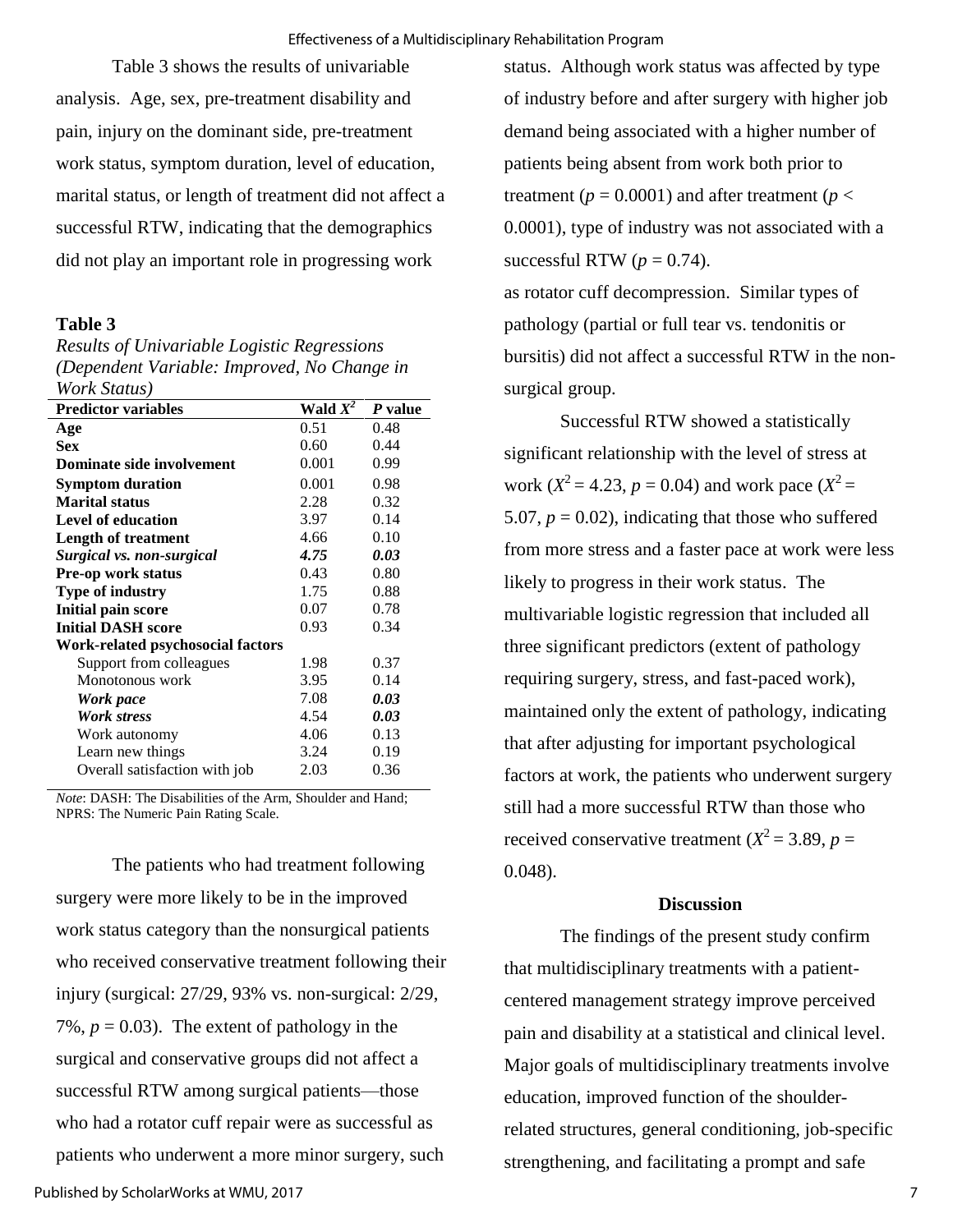RTW. Most importantly, these programs improve patient ability to progress at work. Our results are consistent with a comparative study that has examined patients with neck and shoulder conditions. Storrø, Moen, and Svebak (2004) showed that patients who received a multidisciplinary rehabilitation program had superior results as compared with a control group who received a usual treatment.

Recovery in injured workers is multifactorial and a variety of demographic, clinical, and workrelated factors are known to explain a successful treatment (Gross, Haws, & Niemelainen, 2012). There is evidence that in the general population, gender (Bassey, Morgan, Dallosso, & Ebrahim, 1989; Razmjou, Davis, Jaglal, Holtby, & Richards, 2009; Razmjou, Davis, Jaglal, Holtby, & Richards, 2011; Romeo, Hang, Bach, & Shott, 1999), age (Kim et al., 2014; Razmjou et al., 2011), an injury to the dominant side (Keener, Steger-May, Stobbs, & Yamaguchi, 2010), heavy job demands (Bugajska et al., 2013), and psychosocial factors (Menendez et al., 2015; Widanarko, Legg, Devereux, & Stevenson, 2014) have a negative impact on recovery. Selander Marnetoft, Bergroth, and Ekholm (2002) reported that RTW following vocational rehabilitation for problems in the neck, back, and shoulders was associated with age, level of education, and income. In the present study, neither demographic characteristics nor type of industry affected a successful RTW. It is possible that a comprehensive and appropriate treatment program can minimize the role of demographics and social factors.

https://scholarworks.wmich.edu/ojot/vol5/iss3/4 DOI: 10.15453/2168-6408.1383

In the present study, psychological factors contributed to successful RTW with the higher stress and faster pace at work being associated with a lack of progress in work status. Consistent with our study, the literature suggests that injured workers suffer a wider range of mental health consequences, including stress, anxiety, and depression (Keogh, Nuwayhid, Gordon, & Gucer, 2000; Kim, 2013; Mason, Wardrope, Turpin, & Rowlands, 2002; Rosenbloom, Khan, McCartney, & Katz, 2013; Stansfeld et al., 1995). A systematic review in 2013 indicated that psychological factors are the frequently cited predictive factors for persistent pain after traumatic musculoskeletal injuries (Rosenbloom et al., 2013). Kim (2013), who examined the data of a large number of workers ( $N = 35,155$ ) who had been followed for about 18 months, showed that workers with a history of an occupational injury had a higher chance of developing depression over time than workers without occupational injuries. In a qualitative study by Soklaridis, Ammendolia, and Cassidy (2010), participants who had suffered a back injury revealed psychosocial factors as the product of larger systemic and organizational issues. This study (Soklaridis, Ammendolia, & Cassidy, 2010) described how a complex interplay between different components of organizational structures affected injured workers' psychological well-being and contributed directly or indirectly to worker's RTW. Our study was not designed to examine the complex relationship between psychological issues and employment policies or work-place structures, but this relationship deserves further study and future research should explore the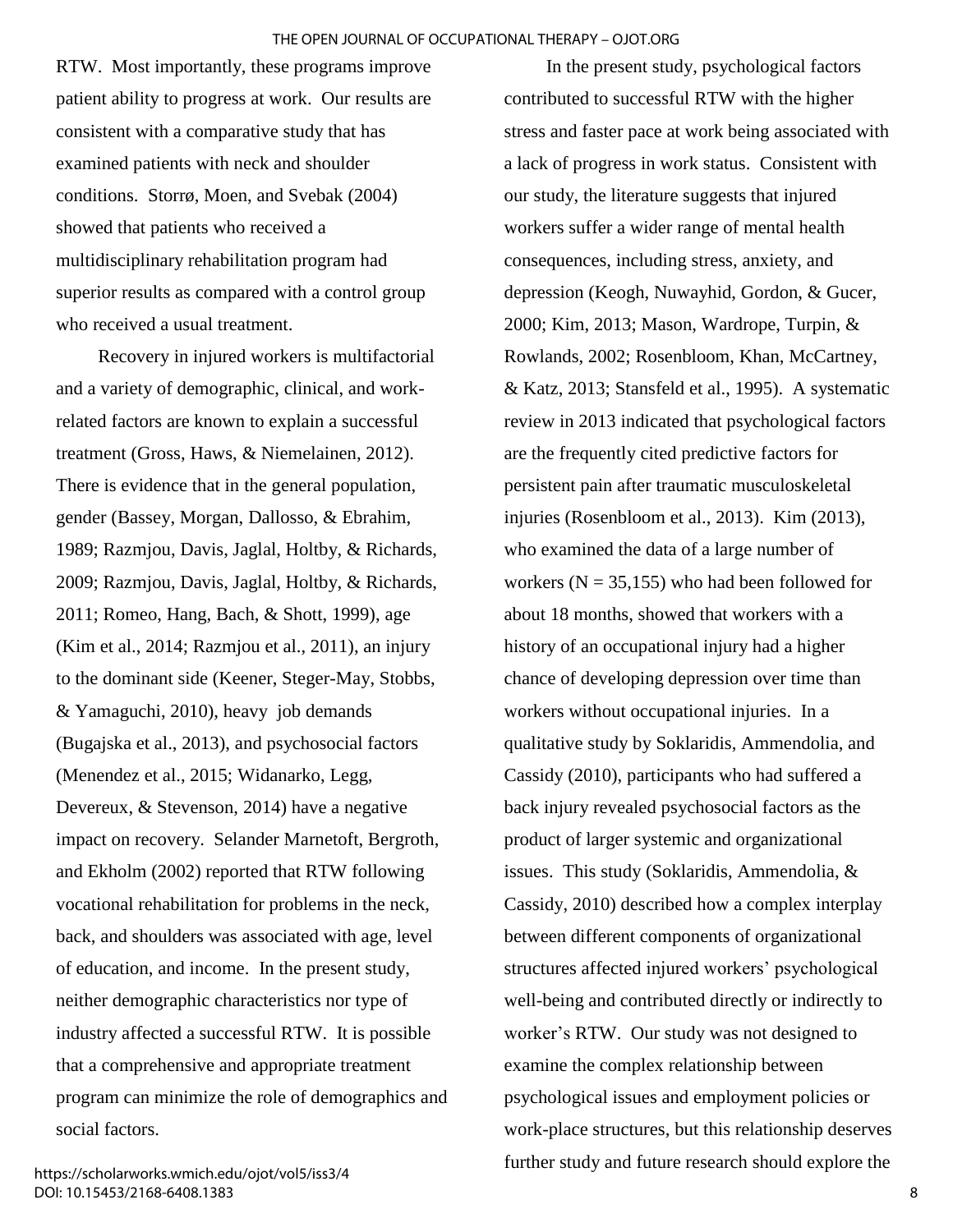role of the rehabilitation team in reducing psychological factors via continuous communication with the employers and other stakeholders.

The importance of keeping injured workers connected to their place of work by providing lighter duty jobs, shorter work hours, and/or graded work exposure has been emphasized (Durand, Berthelette, Loisel, & Imbeau, 2012; Stay-at-Work and Return-to-Work Process Improvement Committee, 2006). Early participation at work in any capacity helps maintain physical conditioning, quality of life, and function (Hogg-Johnson & Cole, 2003; Kuijpers et al., 2006; Loisel et al., 2002; Luime et al., 2004). Apart from the financial loss that both workers and employers endure due to a worker's prolonged absence from work, being away from the workplace is reported to be associated with poor outcomes and increased morbidity (Roelfs, Shor, Davidson, & Schwartz, 2011). In our study, 17 patients felt that they did not have access to suitable tasks before initiation of treatment. This number reduced to eight at the time of discharge (see Table 2). The remaining patients had access to part-time or modified duties before and after treatment. Availability of these positions may have contributed to improvement in work status in the present study.The other factor that was a significant predictor of successful RTW was the severity of pathology (pathologies requiring surgery). The patients who had surgery did better than nonsurgical patients who had a conservative treatment for more minor pathologies. Type of pathology (surgical vs. nonsurgical) remained significant after psychological factors (stress and fast-paced work) Published by ScholarWorks at WMU, 2017

were considered. Limited research in this area has shown that patients with minor shoulder pathologies, such as impingement syndrome, express more emotional disability both prior to (0.007) and after (0.004) surgery as compared to patients with major pathologies, such as full thickness rotator cuff tear (Razmjou, Athwal, & Holtby, 2012). In a study that examined the specific impact of adaptation to disability, it was shown that patients with more severe pathological involvement reported better results after surgery (Razmjou, Schwartz, & Holtby, 2010). The authors concluded that this discrepancy was related to a psychological phenomenon called the "response shift," which appears to occur more effectively in patients with more significant pathologies (e.g., tear vs. tendonitis).

 Reporting poorer outcome by the non-surgical group may be related to a less effective adaptation to disability behavior in this group. Surgical interventions are used for more significant pathologies with an expectation that following a repair of a torn tendon or decompression of an arthritic acromioclavicular joint symptoms resolve. This expectation may not be as concrete for patients with the diagnoses of minor conditions, such as tendonitis or bursitis. In any case, the present study highlights the importance of multidisciplinary rehabilitation programs following shoulder surgery.

In summary, our multidisciplinary treatment improved perceived pain and disability, functional tolerances, and ability to work. Factors that affected a successful RTW included the extent of pathology requiring surgery and the level of perceived stress and pace at work. The extent of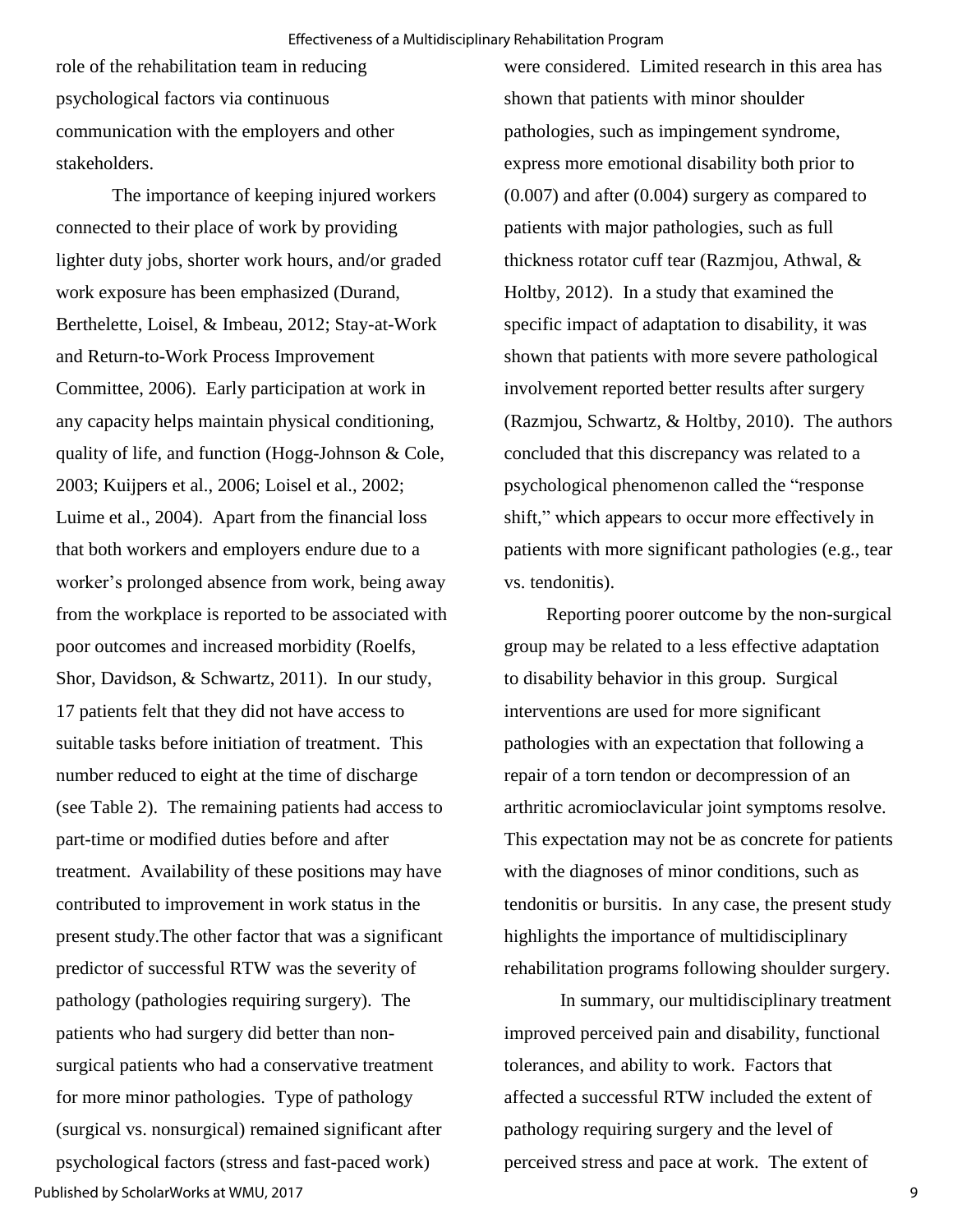#### THE OPEN JOURNAL OF OCCUPATIONAL THERAPY – OJOT.ORG

pathology and subsequent treatment received depends on the severity of injury. However, stress and work pace are modifiable, and by improving these factors, the WSIB and employers may be able to improve injured workers' RTW success. Future studies should explore strategies to reduce psychological factors, particularly when occupational related stress and work pace impede the worker's progress in work status.

#### **Conclusions**

The results of the present study suggest that multidisciplinary rehabilitation programs contribute to recovery of pain, disability, functional range of motion, and strength following a shoulder injury, more so when the pathology is serious enough to require surgery. Higher stress and a fast pace at work were among important psychological factors that placed the worker at an increased risk of not progressing in his or her work status. The patients who underwent surgery had a more successful RTW after accounting for all other predictors.

#### **References**

- Andersen, L. L., Fallentin, N., Thorsen, S. V., & Holtermann, A. (2016). Physical workload and risk of long-term sickness absence in the general working population and among blue-collar workers: Prospective cohort study with register follow-up. *Occupational and Environmental Medicine*, *73*(4), 246-253. <http://dx.doi.org/10.1136/oemed-2015-103314>
- Bassey, E. J., Morgan, K., Dallosso, H. M., & Ebrahim, S. B. (1989). Flexibility of the shoulder joint measured as range of abduction in a large representative sample of men and women over 65 years of age. *European Journal of Applied Physiology and Occupational Physiology*, *58*(4), 353-360.

[https://doi.org/10.1007/bf00643509](https://doi.org/10.1007/bf00643509 ) 

Beaton, D. E., Katz, J. N., Fossel, A. H., Wright, J. G., Tarasuk, V., & Bombardier, C. (2001). Measuring the whole or the parts? Validity, reliability, and responsiveness of the disabilities of the arm, shoulder and hand outcome measure in different regions of the https://scholarworks.wmich.edu/ojot/vol5/iss3/4

#### DOI: 10.15453/2168-6408.1383

upper extremity. *Journal of Hand Therapy: Official Journal of the American Society of Hand Therapists*, *14*(2), 128-146.

- Bugajska, J., Zolnierczyk-Zreda, D., Jedryka-Góral, A., Gasik, R., Hildt-Ciupinska, K., Malinska, M., & Bedynska, S. (2013). Psychological factors at work and musculoskeletal disorders: A one year prospective study. *Rheumatology International*, *33*(12), 2975- 2983.<http://dx.doi.org/10.1007/s00296-013-2843-8>
- Cuff, D. J., & Pupello, D. R. (2012). Prospective evaluation of postoperative compliance and outcomes after rotator cuff repair in patients with and without workers' compensation claims. *Journal of Shoulder and Elbow Surgery*, *21*(12), 1728-1733. <http://dx.doi.org/10.1016/j.jse.2012.03.002>
- Durand, M. J., Berthelette, D., Loisel, P., & Imbeau, D. (2012). Validation of the programme impact theory for a work rehabilitation programme. *Work*, *42*(4), 495-505. <http://dx.doi.org/10.3233/WOR-2012-1380>
- Ferreira-Valente, M. A., Pais-Ribeiro, J. L., & Jensen, M. P. (2011). Validity of four pain intensity rating scales. *Pain*, *152*(10), 2399-2404. <http://dx.doi.org/10.1016/j.pain.2011.07.005>
- Fritz, J. M., Cleland, J. A., & Brennan, G. P. (2007). Does adherence to the guideline recommendation for active treatments improve the quality of care for patients with acute low back pain delivered by physical therapists? *Medical Care*, *45*(10), 973-980. <http://dx.doi.org/10.1097/MLR.0b013e318070c6cd>
- Gagnon, C. M., Stanos, S. P., van der Ende, G., Rader, L. R., & Harden, R. N. (2013). Treatment outcomes for workers compensation patients in a US-based interdisciplinary pain management program. *Pain Practice*, *13*(4), 282-288.
	- <http://dx.doi.org/10.1111/j.1533-2500.2012.00586.x>
- Ghaffari, M., Alipour, A., Farshad, A. A., Jensen, I., Josephson, M., & Vingard, E. (2008). Effect of psychosocial factors on low back pain in industrial workers. *Occupational Medicine*, *58*(5), 341-347. <http://dx.doi.org/10.1093/occmed/kqn006>
- Gross, D. P., Haws, C., & Niemelainen, R. (2012). What is the rate of functional improvement during occupational rehabilitation in workers' compensation claimants? *Journal of Occupational Rehabilitation*, *22*(3), 292- 300.<http://dx.doi.org/10.1007/s10926-011-9346-9>
- Harkness, E. F., Macfarlane, G. J., Nahit, E., Silman, A. J., & McBeth, J. (2004). Mechanical injury and psychosocial factors in the work place predict the onset of widespread body pain: A two-year prospective study among cohorts of newly employed workers. *Arthritis & Rheumatology*, *50*(5), 1655- 1664.<http://dx.doi.org/10.1002/art.20258>
- Henn, R. F., III, Kang, L., Tashjian, R. Z., & Green, A. (2008). Patients with workers' compensation claims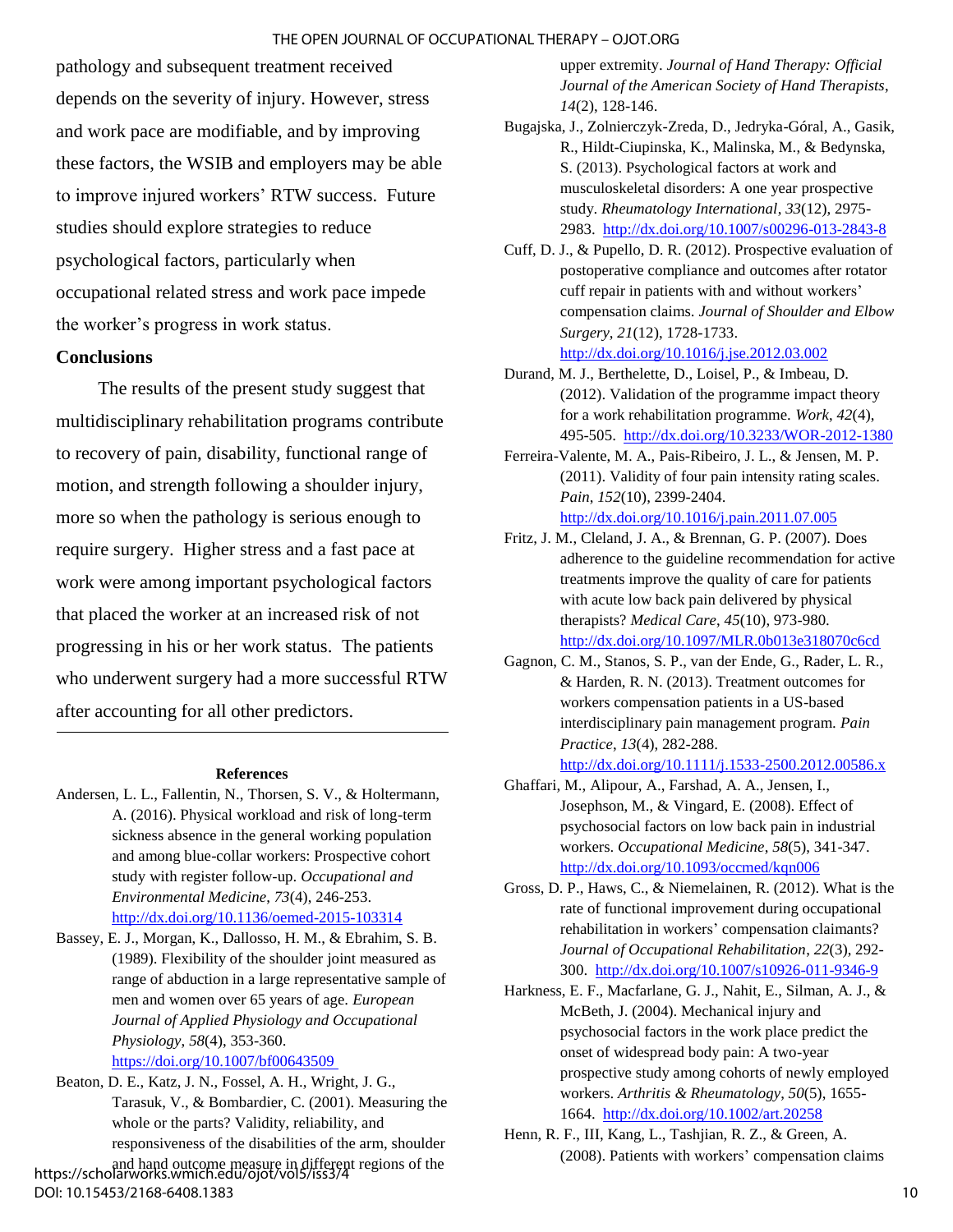#### Effectiveness of a Multidisciplinary Rehabilitation Program

have worse outcomes after rotator cuff repair. *The Journal of Bone and Joint Surgery-American Volume*, *90*(10), 2105-2113. <http://dx.doi.org/10.2106/JBJS.F.00260>

- Hogg-Johnson, S., & Cole, D. C. (2003). Early prognostic factors for duration on temporary total benefits in the first year among workers with compensated occupational soft tissue injuries. *Occupational and Environmental Medicine*, *60*(4), 244-253. [https://doi.org/10.1136/oem.60.4.244](https://doi.org/10.1136/oem.60.4.244 )
- Holtby, R., & Razmjou, H. (2010). Impact of work-related compensation claims on surgical outcome of patients with rotator cuff related pathologies: A matched casecontrol study. *Journal of Shoulder and Elbow Surgery*, *19*(3), 452-460. <http://dx.doi.org/10.1016/j.jse.2009.06.011>
- Janak, J. C., Cooper, D. B., Bowles, A. O., Alamgir, A. H., Cooper, S. P., Gabriel, K. P. . . . Orman, J. A. (2017). Completion of multidisciplinary treatment for persistent postconcussive symptoms is associated with reduced symptom burden. *The Journal of Head Trauma Rehabilitation*, *32*(1), 1-15.

<http://dx.doi.org/10.1097/HTR.0000000000000202>

- Jones, G. T., Harkness, E. F., Nahit, E. S., McBeth, J., Silman, A. J., & Macfarlane, G. J. (2007). Predicting the onset of knee pain: Results from a 2-year prospective study of new workers. *Annals of the Rheumatic Diseases*, *66*(3), 400-406. <http://dx.doi.org/10.1136/ard.2006.057570>
- Karasek, R. A. (1979). Job demands, job decision latitude, and mental strain: Implication for job redesign. *Administrative Science Quarterly*, *24*(2), 285-308. <https://doi.org/10.2307/2392498>
- Keener, J. D., Steger-May, K., Stobbs, G., & Yamaguchi, K. (2010). Asymptomatic rotator cuff tears: Patient demographics and baseline shoulder function. *Journal of Shoulder and Elbow Surgery*, *19*(8), 1191- 1198.<http://dx.doi.org/10.1016/j.jse.2010.07.017>
- Keogh, J. P., Nuwayhid, I., Gordon, J. L., & Gucer, P. W. (2000). The impact of occupational injury on injured worker and family: Outcomes of upper extremity cumulative trauma disorders in Maryland workers. *American Journal of Industrial Medicine*, *38*(5), 498- 506. [http://dx.doi.org/10.1002/1097-](http://dx.doi.org/10.1002/1097-0274(200011)38:5%3c498::AID-AJIM2%3e3.0.CO;2-I) [0274\(200011\)38:5<498::AID-AJIM2>3.0.CO;2-I](http://dx.doi.org/10.1002/1097-0274(200011)38:5%3c498::AID-AJIM2%3e3.0.CO;2-I)
- Kim, H. M., Caldwell, J. M., Buza, J. A., Fink, L. A., Ahmad, C. S., Bigliani, L. U., & Levine, W. N. (2014). Factors affecting satisfaction and shoulder function in patients with a recurrent rotator cuff tear. *The Journal of Bone and Joint Surgery-American Volume*, *96*(2), 106-112. <http://dx.doi.org/10.2106/JBJS.L.01649>
- Kim, J. (2013). Depression as a psychosocial consequence of occupational injury in the US working population: Findings from the medical expenditure panel survey.

*BMC Public Health*, *13*(1), 1-10. Retrieved from <https://archive.org/details/pubmed-PMC3635882>

- Kuijpers, T., van der Windt, D. A., Boeke, J., Twisk, J., Vergouwe, Y., Bouter, L., . . . van der Heijden, G. (2006). Clinical prediction rules for the prognosis of shoulder pain in general practice. *Pain*, *120*(3), 276- 285. [http://dx.doi.org/10.1016/j.pain.2005.11.004](http://dx.doi.org/S0304-3959(05)00586-5)
- Leino, P. I., & Hanninen, V. (1995). Psychosocial factors at work in relation to back and limb disorders. *Scandinavian Journal of Work, Environment & Health*, *21*(2), 134-142. <http://www.jstor.org/stable/40966341>
- Lemstra, M., & Olszynski, W. P. (2004). The effectiveness of standard care, early intervention, and occupational management in workers' compensation claims: Part 2. *Spin*e, *29*(14), 1573-1579. [http://dx.doi.org/](http://dx.doi.org/10.1097/01.BRS.0000131468.44808.DC)  [10.1097/01.BRS.0000131468.44808.DC00007632-](http://dx.doi.org/10.1097/01.BRS.0000131468.44808.DC) [200407150-00014](http://dx.doi.org/10.1097/01.BRS.0000131468.44808.DC)
- Loisel, P., Lemaire, J., Poitras, S., Durand, M.-J., Champagne, F., Stock, S., . . . Tremblay, C. (2002). Cost-benefit and cost-effectiveness analysis of a disability prevention model for back pain management: A six year follow up study. *Occupational and Environmental Medicine*, *59*(12), 807-815. [http://dx.doi.org/10.1136/oem.59.12.807](https://dx.doi.org/10.1136%2Foem.59.12.807)
- Luime, J. J., Koes, B. W., Hendriksen, I. J., Burdorf, A., Verhagen, A. P., Miedema, H. S., & Verhaar, J. A. (2004). Prevalence and incidence of shoulder pain in the general population: A systematic review. *Scandinavian Journal of Rheumatology*, *33*(2), 73- 81.<http://dx.doi.org/10.1080/03009740310004667>
- Macfarlane, G. J., Hunt, I. M., & Silman, A. J. (2000). Role of mechanical and psychosocial factors in the onset of forearm pain: Prospective population based study. *BMJ*, *321*(7262), 676-679. <http://dx.doi.org/10.1136/bmj.321.7262.676>
- Mason, S., Wardrope, J., Turpin, G., & Rowlands, A. (2002). Outcomes after injury: A comparison of workplace and nonworkplace injury. *The Journal of Trauma and Acute Care Surgery*, *53*(1), 98-103. [http://dx.doi.org/10.1097/00005373-200207000-](http://dx.doi.org/10.1097/00005373-200207000-00019) [00019](http://dx.doi.org/10.1097/00005373-200207000-00019)
- Menendez, M. E., Baker, D. K., Oladeji, L. O., Fryberger, C. T., McGwin, G., & Ponce, B. A. (2015). Psychological distress is associated with greater perceived disability and pain in patients presenting to a shoulder clinic. *The Journal of Bone and Joint Surgery-American Volume*, *97*(24), 1999-2003. <http://dx.doi.org/10.2106/JBJS.O.00387>
- Mintken, P. E., Glynn, P., & Cleland, J. A. (2009). Psychometric properties of the shortened disabilities of the arm, shoulder, and hand questionnaire (QuickDASH) and numeric pain rating scale in patients with shoulder pain. *Journal of Shoulder and*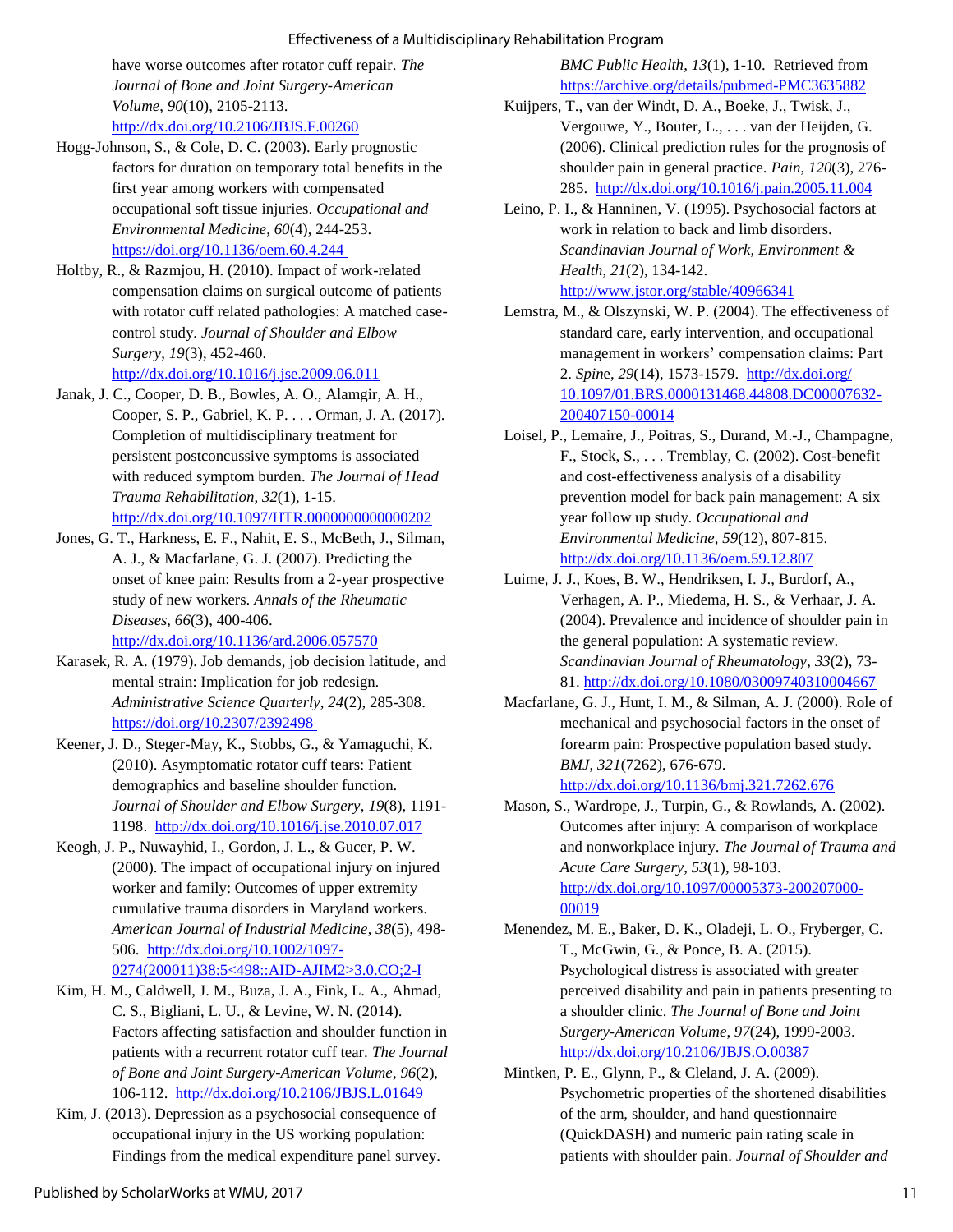*Elbow Surgery*, *18*(6), 920-926.

#### <http://dx.doi.org/10.1016/j.jse.2008.12.015>

- Nahit, E. S., Hunt, I. M., Lunt, M., Dunn, G., Silman, A. J., & Macfarlane, G. J. (2003). Effects of psychosocial and individual psychological factors on the onset of musculoskeletal pain: Common and site-specific effects. *Annals of the Rheumatic Diseases*, *62*(8), 755-760. [http://dx.doi.org/10.1136/ard.62.8.755](https://dx.doi.org/10.1136%2Fard.62.8.755)
- Neupane, S., Pensola, T., Haukka, E., Ojajärvi, A., & Leino-Arjas, P. (2016). Does physical or psychosocial workload modify the effect of musculoskeletal pain on sickness absence? A prospective study among the Finnish population. *International Archives of Occupational and Environmental Health*, *89*(5), 719- 728.<http://dx.doi.org/10.1007/s00420-015-1110-6>
- Ostelo, R. W., van Tulder, M. W., Vlaeyen, J. W., Linton, S. J., Morley, S. J., & Assendelft, W. J. (2005). Behavioural treatment for chronic low-back pain. *The Cochrane Database of Systematic Reviews*, *1*, CD002014.

<http://dx.doi.org/10.1002/14651858.CD002014.pub2>

Papageorgiou, A. C., Macfarlane, G. J., Thomas, E., Croft, P. R., Jayson, M. I., & Silman, A. J. (1997). Psychosocial factors in the workplace-Do they predict new episodes of low back pain? Evidence from the South Manchester back pain study. *Spine*, *22*(10), 1137-1142.

<https://doi.org/10.1097/00007632-199705150-00014>

- Pieper, C., LaCroix, A. Z., & Karasek, R. A. (1989). The relation of psychosocial dimensions of work with coronary heart disease risk factors: A meta-analysis of five United States data bases. *American Journal of Epidemiology*, *129*(3), 483-494. <http://dx.doi.org/10.1093/oxfordjournals.aje.a115159>
- Razmjou, H., Athwal, G., & Holtby, R. (2012). Relationship between extent of rotator cuff pathology and disability [Abstract]. *Orthopaedic Proceedings*, *94- B*(Suppl. XXI), 45. Retrieved from [http://www.bjjprocs.boneandjoint.org.uk/content/94-](http://www.bjjprocs.boneandjoint.org.uk/content/94-B/SUPP_XXI/45) [B/SUPP\\_XXI/45](http://www.bjjprocs.boneandjoint.org.uk/content/94-B/SUPP_XXI/45)
- Razmjou, H., Davis, A. M., Jaglal, S. B., Holtby, R., & Richards, R. R. (2009). Cross-sectional analysis of baseline differences of candidates for rotator cuff surgery: A sex and gender perspective. *BMC Musculoskeletal Disorders*, *10*(1), 26. <http://dx.doi.org/10.1186/1471-2474-10-26>
- Razmjou, H., Davis, A. M., Jaglal, S. B., Holtby, R., & Richards, R. R. (2011). Disability and satisfaction after rotator cuff decompression or repair: A sex and gender analysis. *BMC Musculoskeletal Disorders*, *12*(1), 66. [http://dx.doi.org/10.1186/1471-2474-12-](http://dx.doi.org/10.1186/1471-2474-12-66) [66](http://dx.doi.org/10.1186/1471-2474-12-66)

Razmjou, H., Schwartz, C. E., & Holtby, R. (2010). The impact of response shift on perceived disability two https://scholarworks.wmich.edu/ojot/vol5/iss3/4 DOI: 10.15453/2168-6408.1383

years following rotator cuff surgery. *The Journal of Bone and Joint Surgery- American Volume*, *92*(12), 2178-2186.<http://dx.doi.org/10.2106/JBJS.I.00990>

Roelfs, D. J., Shor, E., Davidson, K. W., & Schwartz, J. E. (2011). Losing life and livelihood: A systematic review and meta-analysis of unemployment and allcause mortality. *Social Science & Medicine*, *72*(6), 840-854.

<http://dx.doi.org/10.1016/j.socscimed.2011.01.005>

- Romeo, A. A., Hang, D. W., Bach, B. R., & Shott, S. (1999). Repair of full thickness rotator cuff tears. Gender, age, and other factors affecting outcome. *Clinical Orthopaedics and Related Research*, *367*, 243-255.
- Rosenbloom, B. N., Khan, S., McCartney, C., & Katz, J. (2013). Systematic review of persistent pain and psychological outcomes following traumatic musculoskeletal injury. *Journal of Pain Research*, *6*, 39-51. [https://doi.org/10.2147/jpr.s38878](https://doi.org/10.2147/jpr.s38878 )
- Roy, J. S., MacDermid, J. C., & Woodhouse, L. J. (2009). Measuring shoulder function: A systematic review of four questionnaires. *Arthritis Care and Research*, *61*(5), 623-632.<http://dx.doi.org/10.1002/art.24396>
- Selander, J., Marnetoft, S. U., Bergroth, A., & Ekholm, J. (2002). Return to work following vocational rehabilitation for neck, back and shoulder problems: Risk factors reviewed. *Disability and Rehabilitation*, *24*(14), 704-712.

<http://dx.doi.org/10.1080/09638280210124284>

Soklaridis, S., Ammendolia, C., & Cassidy, D. (2010). Looking upstream to understand low back pain and return to work: Psychosocial factors as the product of system issues. *Social Science & Medicine*, *71*(9), 1557-1566.

<http://dx.doi.org/10.1016/j.socscimed.2010.08.017>

- Sorensen, A. A., Howard, D., Tan, W. H., Ketchersid, J., & Calfee, R. P. (2013). Minimal clinically important differences of 3 patient-rated outcomes instruments. *The Journal of Hand Surgery*, *38*(4), 641- 649. [https://doi.org/10.1016/j.jhsa.2012.12.032]( https:/doi.org/10.1016/j.jhsa.2012.12.032 )
- Stansfeld, S., Feeney, A., Head, J., Canner, R., North, F., & Marmot, M. (1995). Sickness absence for psychiatric illness: The Whitehall II study. *Social Science & Medicine*, *40*(2), 189-197.

[http://dx.doi.org/10.1016/0277-9536\(94\)E0064-Y](http://dx.doi.org/10.1016/0277-9536(94)E0064-Y) 

- Staples, M. P., Forbes, A., Green, S., & Buchbinder, R. (2010). Shoulder-specific disability measures showed acceptable construct validity and responsiveness. *Journal of Clinical Epidemiology*, *63*(2), 163-170. <http://dx.doi.org/10.1016/j.jclinepi.2009.03.023>
- Stay-at-Work and Return-to-Work Process Improvement Committee. (2006). Preventing needless work disability by helping people stay employed. *Journal of Occupational and Environmental Medicine*, *48*(9), 972-987.